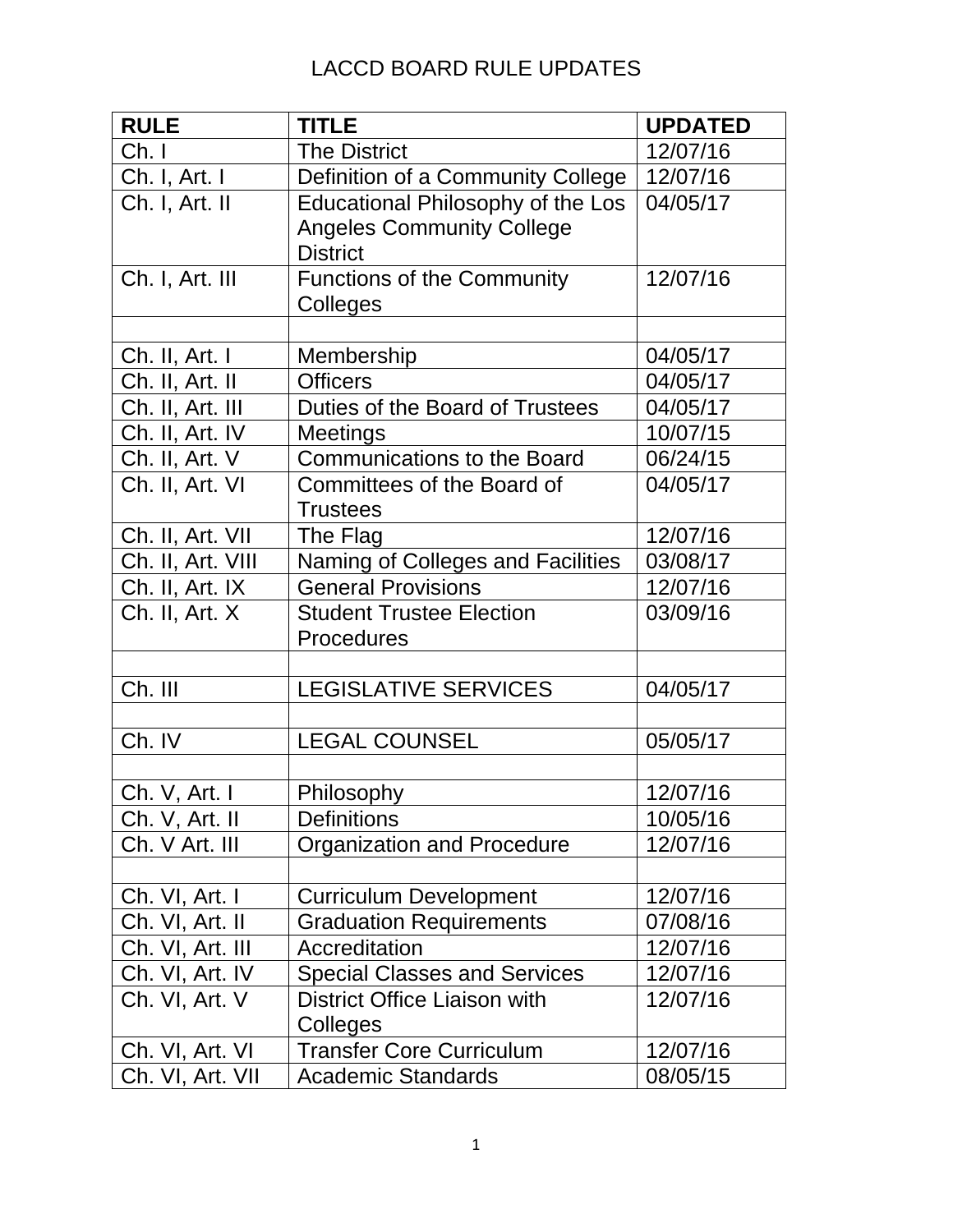| Ch. VI, Art. VIII   | <b>Educational Courses and</b>       | 12/07/16        |
|---------------------|--------------------------------------|-----------------|
|                     | Programs                             |                 |
|                     |                                      |                 |
| Ch. VII, Art. I     | Contracting                          | 01/11/17        |
| Ch. VII, Art. II    | Use of District Facilities and       | 12/07/16        |
|                     | Grounds                              |                 |
| Ch. VII, Art. III   | <b>Risk Insurance</b>                | 12/07/16        |
| Ch. VII, Art. IV    | <b>Vehicles on Campus</b>            | 12/07/16        |
| Ch. VII, Art. V     | Mileage Reimbursement                | 04/05/17        |
| Ch. VII, Art. VI    | <b>Budget and Finance</b>            | 01/11/17        |
| Ch. VII, Art. VII   | <b>Records</b>                       | 12/07/16        |
| Ch. VII, Art. VIII  | Management and Control of Keys       | 12/07/16        |
| Ch. VII, Art. IX    | <b>District Audit Charter</b>        | 03/06/16        |
| Ch. VII, Art. X     | Meals and Refreshments at            | 12/07/16        |
|                     | <b>Formal District Functions</b>     |                 |
| Ch. VII, Art. XI    | <b>Environmental Protection</b>      | 12/07/16        |
| Ch. VII, Art. XII   | <b>Issuance of Certificates of</b>   | 12/07/16        |
|                     | Participation                        |                 |
| Ch. VII, Art. XIII  | <b>Board Resolution</b>              | <b>Reserved</b> |
| Ch. VII, Art. XIV   | <b>Hearing Procedures</b>            | 12/07/16        |
| Ch. VII, Art XV     | Opportunities for Small, Local,      | 12/07/16        |
|                     | Emerging, and Disabled Veteran       |                 |
|                     | <b>Owned Businesses</b>              |                 |
|                     |                                      |                 |
| Ch. VIII, Art. I    | Admissions                           | 07/12/17        |
| Ch. VIII, Art. II   | Academic Probation,                  | 05/27/15        |
|                     | Disqualification, and Loss of        |                 |
|                     | <b>Board of Governors Fee Waiver</b> |                 |
| Ch. VIII, Art. III  | Guidance                             | 12/07/16        |
| Ch. VIII, Art. IV   | Records                              | 12/07/16        |
| Ch. VIII, Art. V    | <b>Student Interviews and Health</b> | 12/07/16        |
| Ch. VIII, Art. VI   | <b>Student Success and Support</b>   | 01/11/17        |
| Ch. VIII, Art. VII  | <b>Financial Aid</b>                 | 12/07/16        |
| Ch. VIII, Art. VIII | <b>Transfer Centers</b>              | 12/07/16        |
|                     |                                      |                 |
| Ch. IX, Art. I      | <b>Student Organizations</b>         | 12/07/16        |
| Ch. IX, Art. II     | <b>Student Funds</b>                 | 12/07/16        |
| Ch. IX, Art. III    | <b>Faculty Organizations</b>         | 12/07/16        |
| Ch. IX, Art. IV     | (Repealed)                           |                 |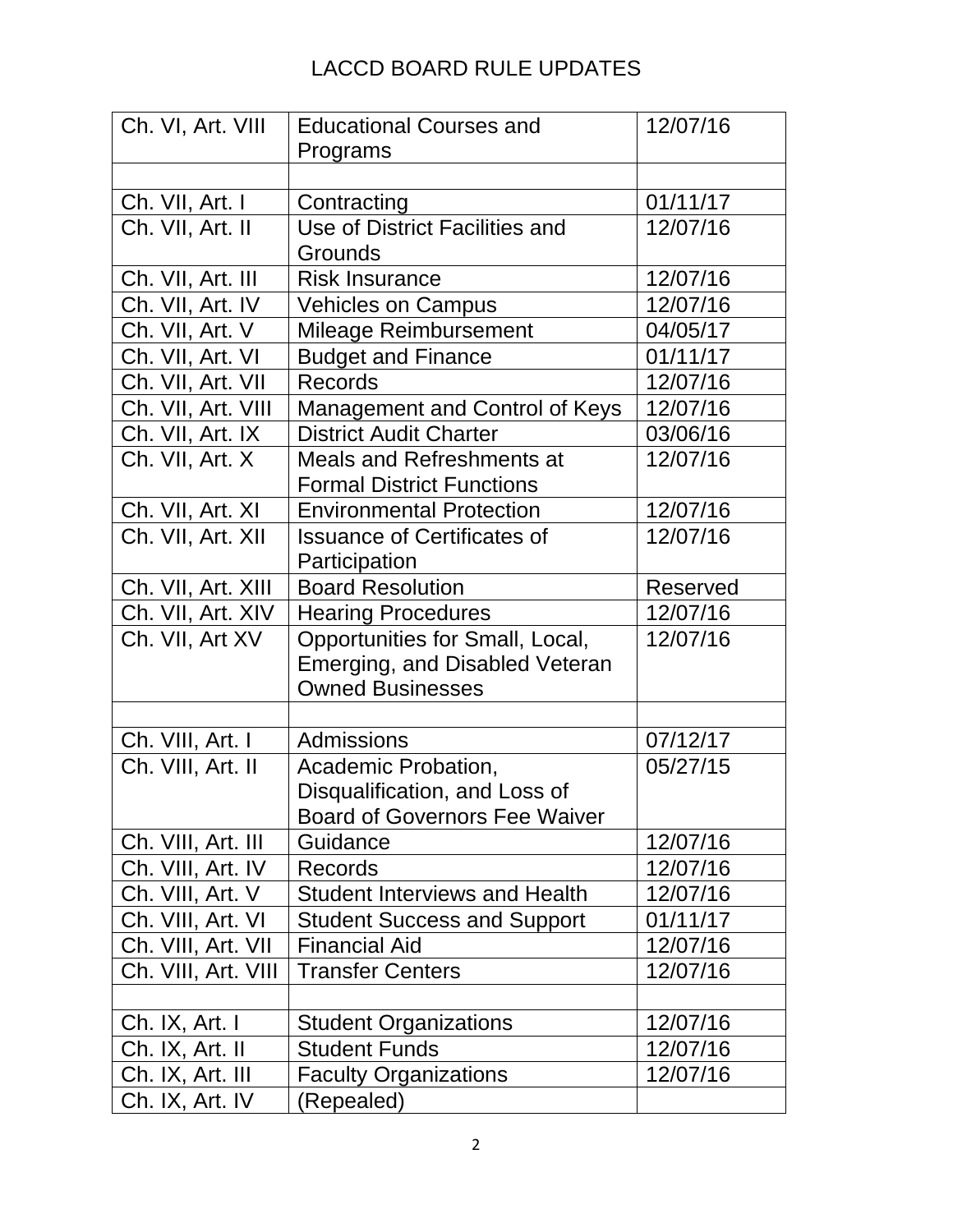| Ch. IX, Art. V    | (Repealed)                               |          |
|-------------------|------------------------------------------|----------|
| Ch. IX, Art. VI   | Intercollegiate Athletics                | 12/07/16 |
| Ch. IX, Art. VII  | <b>Class-Related Activities</b>          | 12/07/16 |
| Ch. IX, Art. VIII | <b>Conduct on Campus</b>                 | 12/07/16 |
| Ch. IX, Art. IX   | <b>Freedom of Speech</b>                 | 12/07/16 |
| Ch. IX, Art. X    | <b>Events and Activities of Students</b> | 12/07/16 |
|                   | and Student Groups                       |          |
| Ch. IX, Art. XI   | <b>Student Discipline</b>                | 04/05/17 |
| Ch. IX, Art. XII  | <b>Campus Visitors</b>                   | 12/07/16 |
| Ch. IX, Art. XIII | Advertisements                           | 12/07/16 |
|                   |                                          |          |
| Ch. X, Art. I     | <b>Personnel Services</b>                | 02/08/17 |
| Ch. X, Art. II    | <b>Health Examinations</b>               | 12/07/16 |
| Ch. X, Art. III   | <b>Selection Policies</b>                | 03/08/17 |
| Ch. X, Art. IV    | <b>Certificated Assignments</b>          | 07/12/17 |
| Ch. X, Art. V     | <b>Certificated Salary</b>               | 07/12/17 |
| Ch. X, Art. VI    | <b>Columnar Advancement</b>              | 07/12/17 |
| Ch. X, Art. VII   | Conference Attendance and                | 12/07/16 |
|                   | Travel                                   |          |
| Ch. X, Art. VIII  | <b>Officially Recognized Employee</b>    | 04/05/17 |
|                   | Organizations                            |          |
|                   |                                          |          |
| Ch. X, Art. IX    | Grievance Procedure for                  | 12/07/16 |
|                   | <b>Management Employees</b>              |          |
| Ch. X, Art. X     | <b>Vacations and Absences</b>            | 07/12/17 |
| Ch. X, Art. XI    | <b>Unclassified Assignments</b>          | 12/07/16 |
| Ch. X, Art. XII   | <b>Child Development Centers</b>         | 12/07/16 |
| Ch. X, Art. XIII  | <b>Affirmative Action</b>                | 12/07/16 |
| Ch. X, Art. XIV   | <b>Collective Bargaining</b>             | 12/07/16 |
| Ch. X, Art. XV    | <b>Personal Property Damage</b>          | 12/07/16 |
| Ch. X, Art. XVI   | <b>District Life Insurance Group</b>     | 07/12/17 |
|                   | Coverage                                 |          |
| Ch. X, Art. XVII  | Hospital-Medical, Dental, Vision         | 07/12/17 |
|                   | Group Coverage, Group Life               |          |
|                   | Insurance Coverage, and the              |          |
|                   | District's                               |          |
| Ch. X, Art. XVIII | <b>Volunteers</b>                        | 12/07/16 |
|                   |                                          |          |